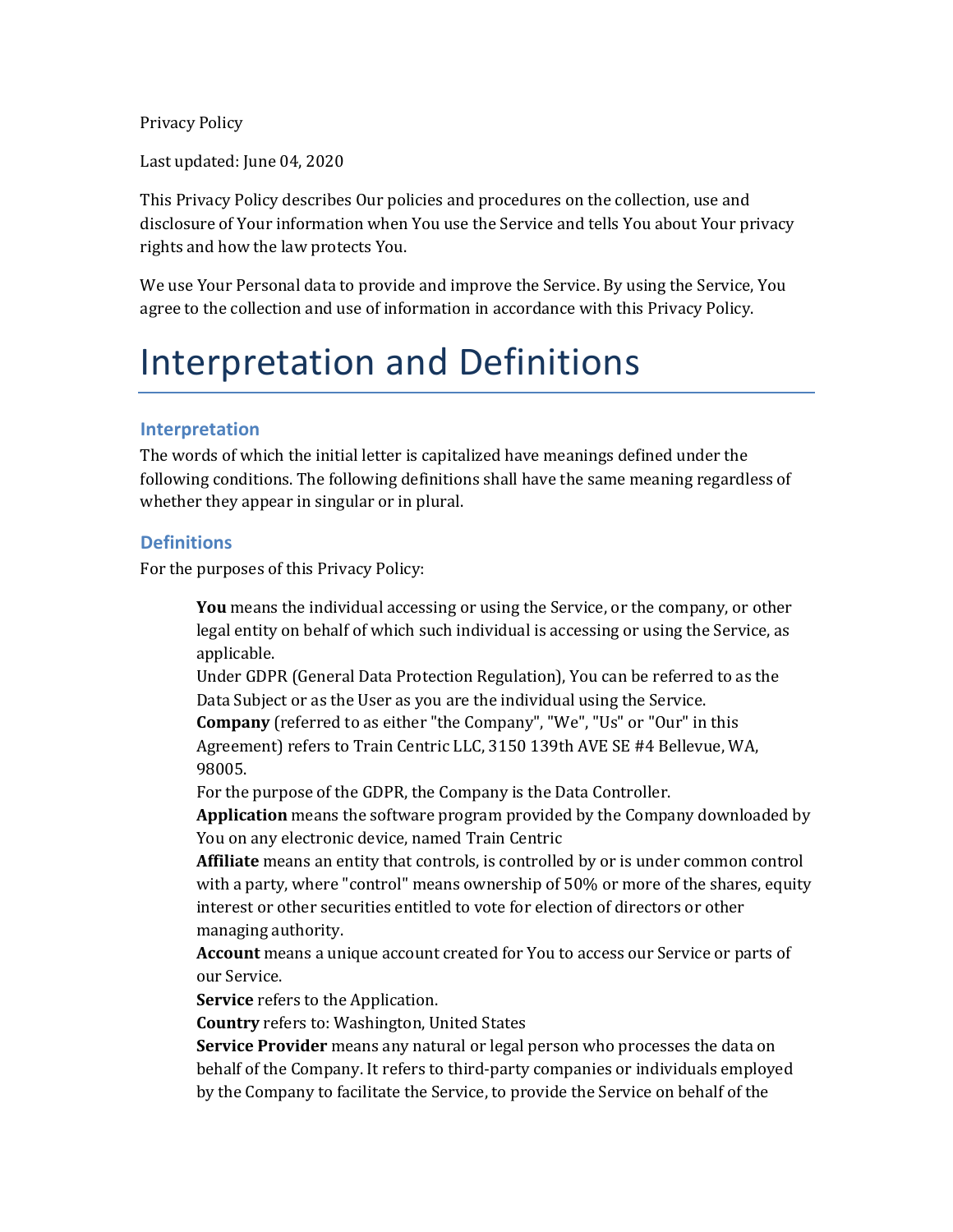Company, to perform services related to the Service or to assist the Company in analyzing how the Service is used. For the purpose of the GDPR, Service Providers are considered Data Processors.

**Third-party Social Media Service** refers to any website or any social network website through which a User can log in or create an account to use the Service. **Facebook Fan Page** is a public profile named Train Centric specifically created by the Company on the Facebook social network, accessible from https://www.facebook.com/traincentric/

**Personal Data** is any information that relates to an identified or identifiable individual.

For the purposes for GDPR, Personal Data means any information relating to You such as a name, an identification number, location data, online identifier or to one or more factors specific to the physical, physiological, genetic, mental, economic, cultural or social identity.

For the purposes of the CCPA, Personal Data means any information that identifies, relates to, describes or is capable of being associated with, or could reasonably be linked, directly or indirectly, with You.

**Device** means any device that can access the Service such as a computer, a cellphone or a digital tablet.

**Usage Data** refers to data collected automatically, either generated by the use of the Service or from the Service infrastructure itself (for example, the duration of a page visit).

**Data Controller**, for the purposes of the GDPR (General Data Protection Regulation), refers to the Company as the legal person which alone or jointly with others determines the purposes and means of the processing of Personal Data. **Do Not Track** (DNT) is a concept that has been promoted by US regulatory authorities, in particular the U.S. Federal Trade Commission (FTC), for the Internet industry to develop and implement a mechanism for allowing internet users to control the tracking of their online activities across websites.

**Business**, for the purpose of the CCPA (California Consumer Privacy Act), refers to the Company as the legal entity that collects Consumers' personal information and determines the purposes and means of the processing of Consumers' personal information, or on behalf of which such information is collected and that alone, or jointly with others, determines the purposes and means of the processing of consumers' personal information, that does business in the State of California. **Consumer**, for the purpose of the CCPA (California Consumer Privacy Act), means a natural person who is a California resident. A resident, as defined in the law, includes (1) every individual who is in the USA for other than a temporary or transitory purpose, and (2) every individual who is domiciled in the USA who is outside the USA for a temporary or transitory purpose.

**Sale**, for the purpose of the CCPA (California Consumer Privacy Act), means selling, renting, releasing, disclosing, disseminating, making available, transferring, or otherwise communicating orally, in writing, or by electronic or other means, a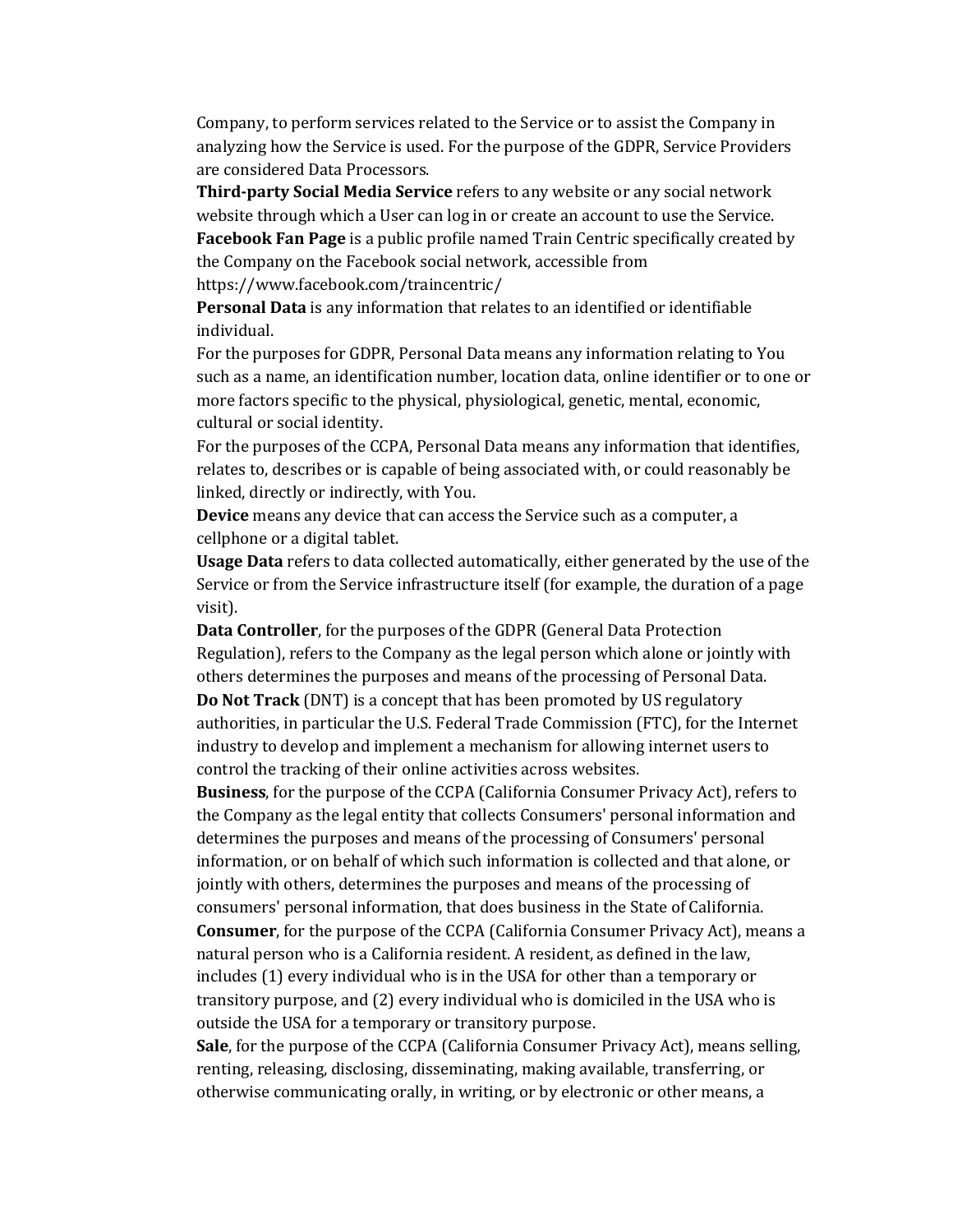Consumer's Personal information to another business or a third party for monetary or other valuable consideration.

## Collecting and Using Your Personal Data

## **Types of Data Collected**

#### **Personal Data**

While using Our Service, We may ask You to provide Us with certain personally identifiable information that can be used to contact or identify You. Personally identifiable information may include, but is not limited to:

Email address First name and last name Phone number Address, State, Province, ZIP/Postal code, City Usage Data

#### **Usage Data**

Usage Data is collected automatically when using the Service.

Usage Data may include information such as Your Device's Internet Protocol address (e.g. IP address), browser type, browser version, the pages of our Service that You visit, the time and date of Your visit, the time spent on those pages, unique device identifiers and other diagnostic data.

When You access the Service by or through a mobile device, We may collect certain information automatically, including, but not limited to, the type of mobile device You use, Your mobile device unique ID, the IP address of Your mobile device, Your mobile operating system, the type of mobile Internet browser You use, unique device identifiers and other diagnostic data.

We may also collect information that Your browser sends whenever You visit our Service or when You access the Service by or through a mobile device.

## **Information from Third-Party Social Media Services**

The Company allows You to create an account and log in to use the Service through the following Third-party Social Media Services:

- Google
- Facebook
- Twitter

If You decide to register through or otherwise grant us access to a Third-Party Social Media Service, We may collect Personal data that is already associated with Your Third-Party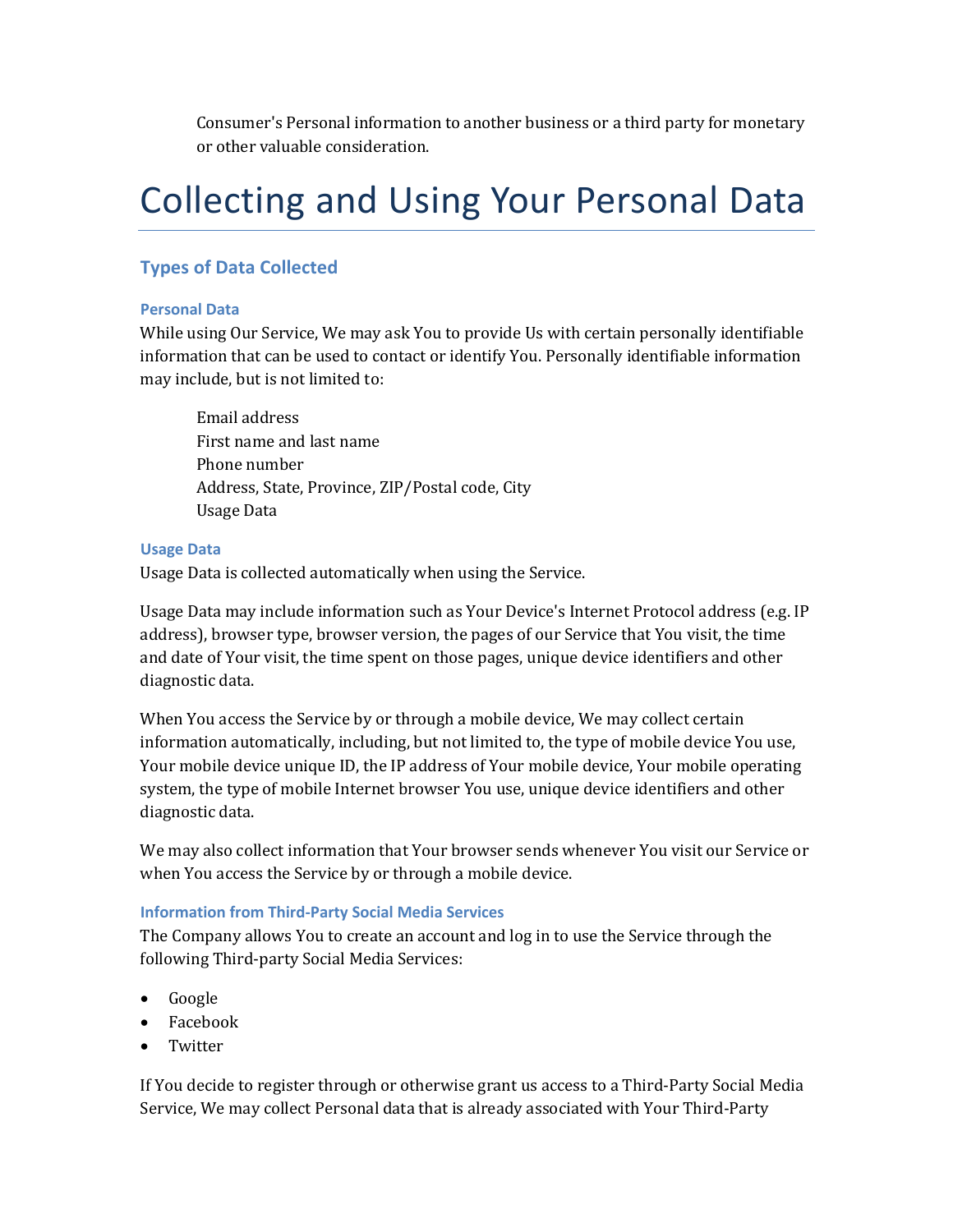Social Media Service's account, such as Your name, Your email address, Your activities or Your contact list associated with that account.

You may also have the option of sharing additional information with the Company through Your Third-Party Social Media Service's account. If You choose to provide such information and Personal Data, during registration or otherwise, You are giving the Company permission to use, share, and store it in a manner consistent with this Privacy Policy.

## **Information Collected while Using the Application**

While using Our Application, in order to provide features of Our Application, We may collect, with your prior permission:

- Information regarding your location
- Information from your Device's phone book (contacts list)
- Pictures and other information from your Device's camera and photo library

We use this information to provide features of Our Service, to improve and customize Our Service. The information may be uploaded to the Company's servers and/or a Service Provider's server or it be simply stored on Your device.

You can enable or disable access to this information at any time, through Your Device settings.

## **Use of Your Personal Data**

The Company may use Personal Data for the following purposes:

- **To provide and maintain our Service**, including to monitor the usage of our Service.
- To manage Your Account: to manage Your registration as a user of the Service. The Personal Data You provide can give You access to different functionalities of the Service that are available to You as a registered user.
- For the performance of a contract: the development, compliance and undertaking of the purchase contract for the products, items or services You have purchased or of any other contract with Us through the Service.
- **To contact You:** To contact You by email, telephone calls, SMS, or other equivalent forms of electronic communication, such as a mobile application's push notifications regarding updates or informative communications related to the functionalities, products or contracted services, including the security updates, when necessary or reasonable for their implementation.
- **To provide You** with news, special offers and general information about other goods, services and events which we offer that are similar to those that you have already purchased or enquired about unless You have opted not to receive such information.
- To manage Your requests: To attend and manage Your requests to Us.

We may share your personal information in the following situations: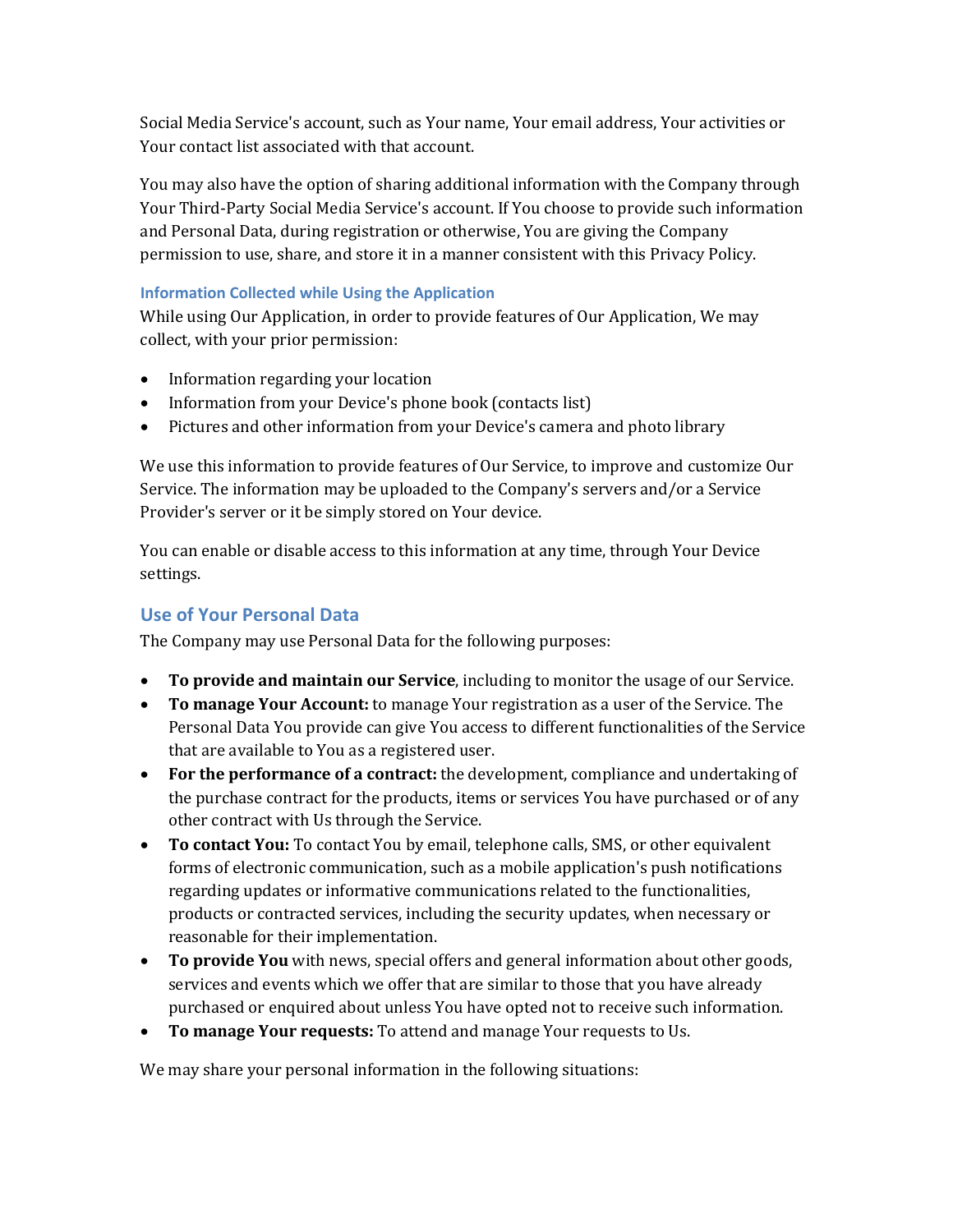- **With Service Providers:** We may share Your personal information with Service Providers to monitor and analyze the use of our Service, to advertise on third party websites to You after You visited our Service, to contact You.
- For Business transfers: We may share or transfer Your personal information in connection with, or during negotiations of, any merger, sale of Company assets, financing, or acquisition of all or a portion of our business to another company.
- **With Affiliates:** We may share Your information with Our affiliates, in which case we will require those affiliates to honor this Privacy Policy. Affiliates include Our parent company and any other subsidiaries, joint venture partners or other companies that We control or that are under common control with Us.
- With Business partners: We may share Your information with Our business partners to offer You certain products, services or promotions.
- With other users: when You share personal information or otherwise interact in the public areas with other users, such information may be viewed by all users and may be publicly distributed outside. If You interact with other users or register through a Third-Party Social Media Service, Your contacts on the Third-Party Social Media Service may see Your name, profile, pictures and description of Your activity. Similarly, other users will be able to view descriptions of Your activity, communicate with You and view Your profile.

## **Retention of Your Personal Data**

The Company will retain Your Personal Data only for as long as is necessary for the purposes set out in this Privacy Policy. We will retain and use Your Personal Data to the extent necessary to comply with our legal obligations (for example, if we are required to retain your data to comply with applicable laws), resolve disputes, and enforce our legal agreements and policies.

The Company will also retain Usage Data for internal analysis purposes. Usage Data is generally retained for a shorter period of time, except when this data is used to strengthen the security or to improve the functionality of Our Service, or We are legally obligated to retain this data for longer time periods.

## **Transfer of Your Personal Data**

Your information, including Personal Data, is processed at the Company's operating offices and in any other places where the parties involved in the processing are located. It means that this information may be transferred to  $-$  and maintained on  $-$  computers located outside of Your state, province, country or other governmental jurisdiction where the data protection laws may differ than those from Your jurisdiction.

Your consent to this Privacy Policy followed by Your submission of such information represents Your agreement to that transfer.

The Company will take all steps reasonably necessary to ensure that Your data is treated securely and in accordance with this Privacy Policy and no transfer of Your Personal Data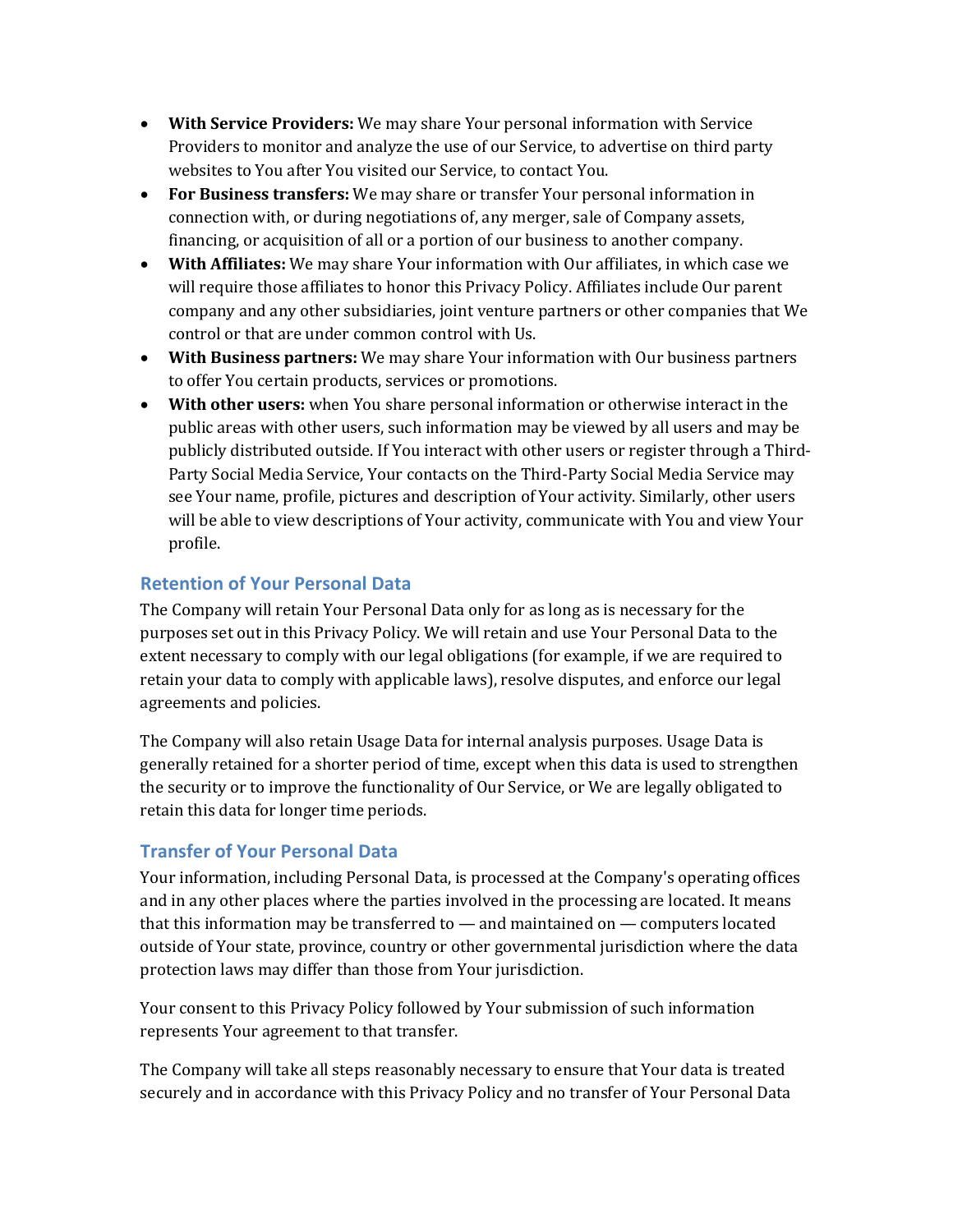will take place to an organization or a country unless there are adequate controls in place including the security of Your data and other personal information.

## **Disclosure of Your Personal Data**

#### **Business Transactions**

If the Company is involved in a merger, acquisition or asset sale, Your Personal Data may be transferred. We will provide notice before Your Personal Data is transferred and becomes subject to a different Privacy Policy.

#### **Law enforcement**

Under certain circumstances, the Company may be required to disclose Your Personal Data if required to do so by law or in response to valid requests by public authorities (e.g. a court or a government agency).

#### **Other legal requirements**

The Company may disclose Your Personal Data in the good faith belief that such action is necessary to:

- Comply with a legal obligation
- Protect and defend the rights or property of the Company
- Prevent or investigate possible wrongdoing in connection with the Service
- Protect the personal safety of Users of the Service or the public
- Protect against legal liability

## **Security of Your Personal Data**

The security of Your Personal Data is important to Us, but remember that no method of transmission over the Internet, or method of electronic storage is 100% secure. While We strive to use commercially acceptable means to protect Your Personal Data, We cannot guarantee its absolute security.

# Detailed Information on the Processing of Your Personal Data

Service Providers have access to Your Personal Data only to perform their tasks on Our behalf and are obligated not to disclose or use it for any other purpose.

## **Analytics**

We may use third-party Service providers to monitor and analyze the use of our Service.

#### **Google Analytics**

Google Analytics is a web analytics service offered by Google that tracks and reports website traffic. Google uses the data collected to track and monitor the use of our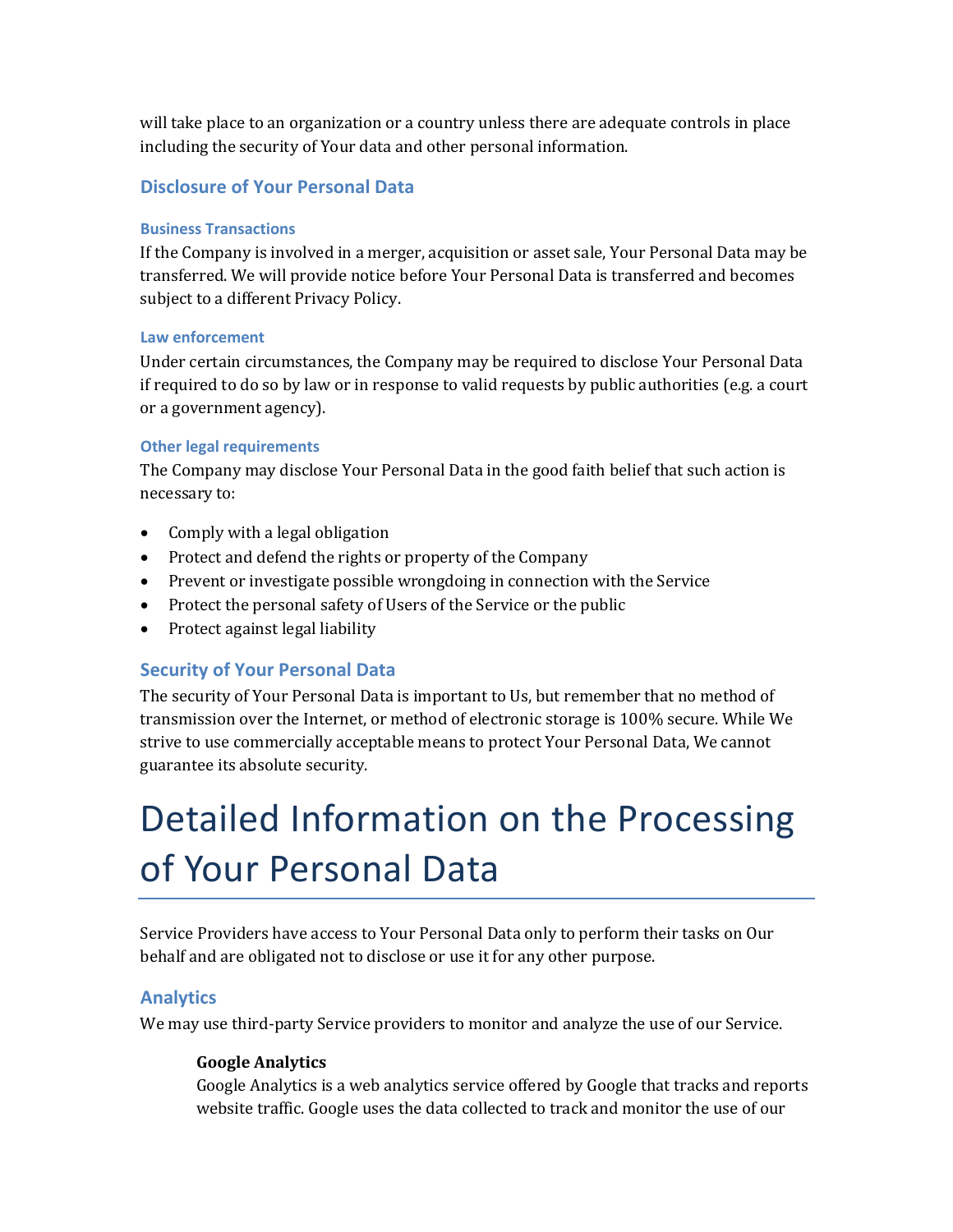Service. This data is shared with other Google services. Google may use the collected data to contextualise and personalise the ads of its own advertising network. You may opt-out of certain Google Analytics features through your mobile device settings, such as your device advertising settings or by following the instructions provided by Google in their Privacy Policy: https://policies.google.com/privacy For more information on the privacy practices of Google, please visit the Google Privacy & Terms web page: https://policies.google.com/privacy

#### **Firebase**

Firebase is an analytics service provided by Google Inc.

You may opt-out of certain Firebase features through your mobile device settings, such as your device advertising settings or by following the instructions provided by Google in their Privacy Policy: https://policies.google.com/privacy

We also encourage you to review the Google's policy for safeguarding your data: https://support.google.com/analytics/answer/6004245

For more information on what type of information Firebase collects, please visit the Google Privacy & Terms web page: https://policies.google.com/privacy

### **Matomo**

Matomo is a web analytics service. You can visit their Privacy Policy page here: https://matomo.org/privacy-policy

#### **Clicky**

Clicky is a web analytics service. Read the Privacy Policy for Clicky here: https://clicky.com/terms

#### **Statcounter**

Statcounter is a web traffic analysis tool. You can read the Privacy Policy for Statcounter here: https://statcounter.com/about/legal/

#### **Flurry Analytics**

Flurry Analytics service is provided by Yahoo! Inc.

You can opt-out from Flurry Analytics service to prevent Flurry Analytics from using and sharing your information by visiting the Flurry's Opt-out page:

https://developer.yahoo.com/flurry/end-user-opt-out/

For more information on the privacy practices and policies of Yahoo!, please visit their Privacy Policy page:

https://policies.yahoo.com/xa/en/yahoo/privacy/index.htm

#### **Mixpanel**

Mixpanel is provided by Mixpanel Inc.

You can prevent Mixpanel from using your information for analytics purposes by opting-out. To opt-out of Mixpanel service, please visit this page:

https://mixpanel.com/optout/

For more information on what type of information Mixpanel collects, please visit the Terms of Use page of Mixpanel: https://mixpanel.com/terms/

#### **Unity Analytics**

Unity Analytics is provided by Unity Technologies.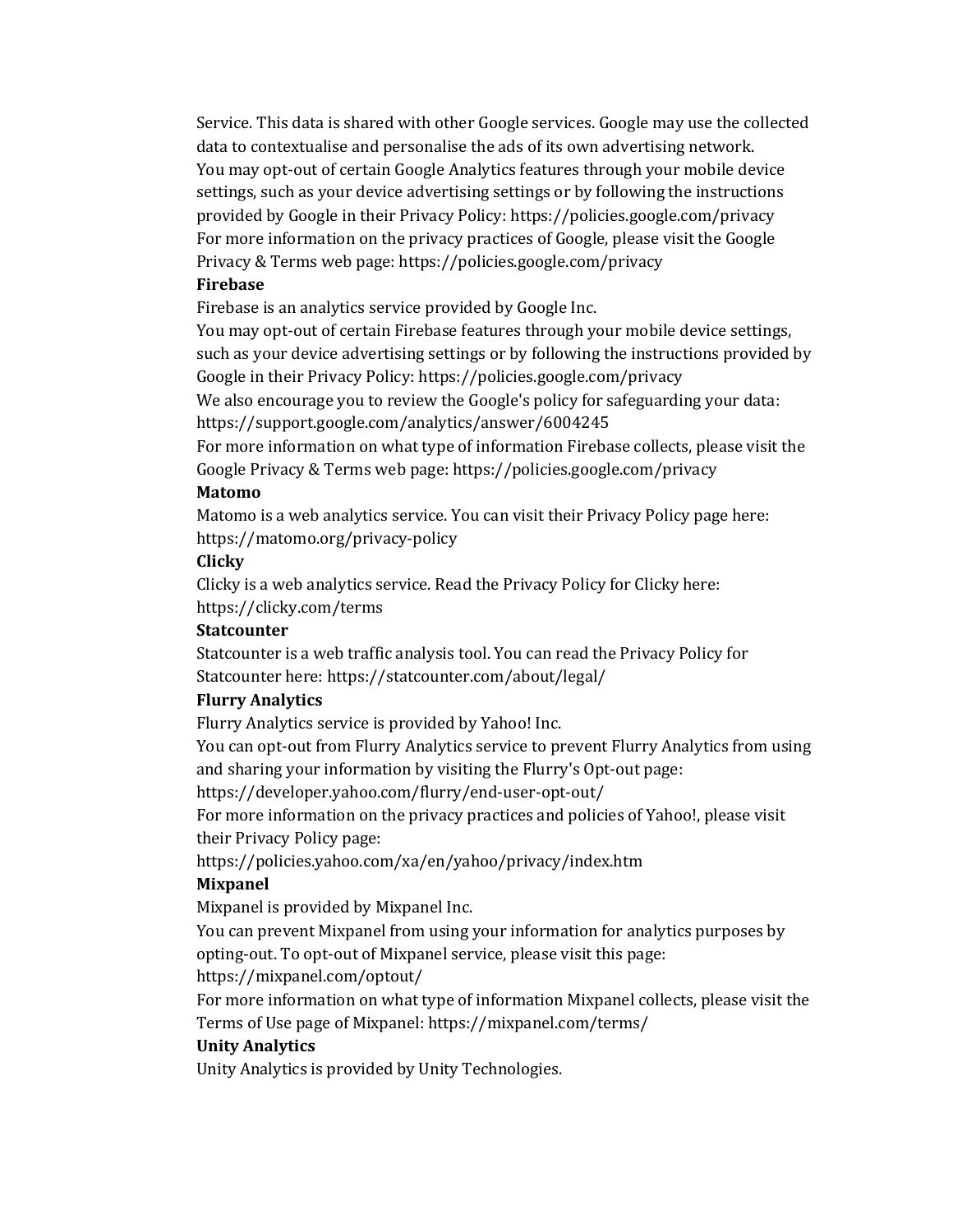For more information on what type of information Unity Analytics collects, please visit their Privacy Policy page: https://unity3d.com/legal/privacy-policy

## **Email Marketing**

We may use Your Personal Data to contact You with newsletters, marketing or promotional materials and other information that may be of interest to You. You may opt-out of receiving any, or all, of these communications from Us by following the unsubscribe link or instructions provided in any email We send or by contacting Us.

We may use Email Marketing Service Providers to manage and send emails to You.

## **Mailchimp**

Mailchimp is an email marketing sending service provided by The Rocket Science Group LLC.

For more information on the privacy practices of Mailchimp, please visit their Privacy policy: https://mailchimp.com/legal/privacy/

## **AWeber**

AWeber is an email marketing sending service provided by AWeber Communications.

For more information on the privacy practices of AWeber, please visit their Privacy policy: https://www.aweber.com/privacy.htm

## **GetResponse**

GetResponse is an email marketing sending service provided by GetResponse. For more information on the privacy practices of GetResponse, please visit their Privacy policy: https://www.getresponse.com/legal/privacy.html

## **Omnisend**

Their Privacy Policy can be viewed at https://www.omnisend.com/privacy/

## **Behavioral Remarketing**

The Company uses remarketing services to advertise on third party websites to You after You visited our Service. We and Our third-party vendors use cookies to inform, optimize and serve ads based on Your past visits to our Service.

## **Google Ads (AdWords)**

Google Ads (AdWords) remarketing service is provided by Google Inc. You can opt-out of Google Analytics for Display Advertising and customise the Google Display Network ads by visiting the Google Ads Settings page: http://www.google.com/settings/ads

Google also recommends installing the Google Analytics Opt-out Browser Add-on https://tools.google.com/dlpage/gaoptout - for your web browser. Google Analytics Opt-out Browser Add-on provides visitors with the ability to prevent their data from being collected and used by Google Analytics.

For more information on the privacy practices of Google, please visit the Google Privacy & Terms web page: https://policies.google.com/privacy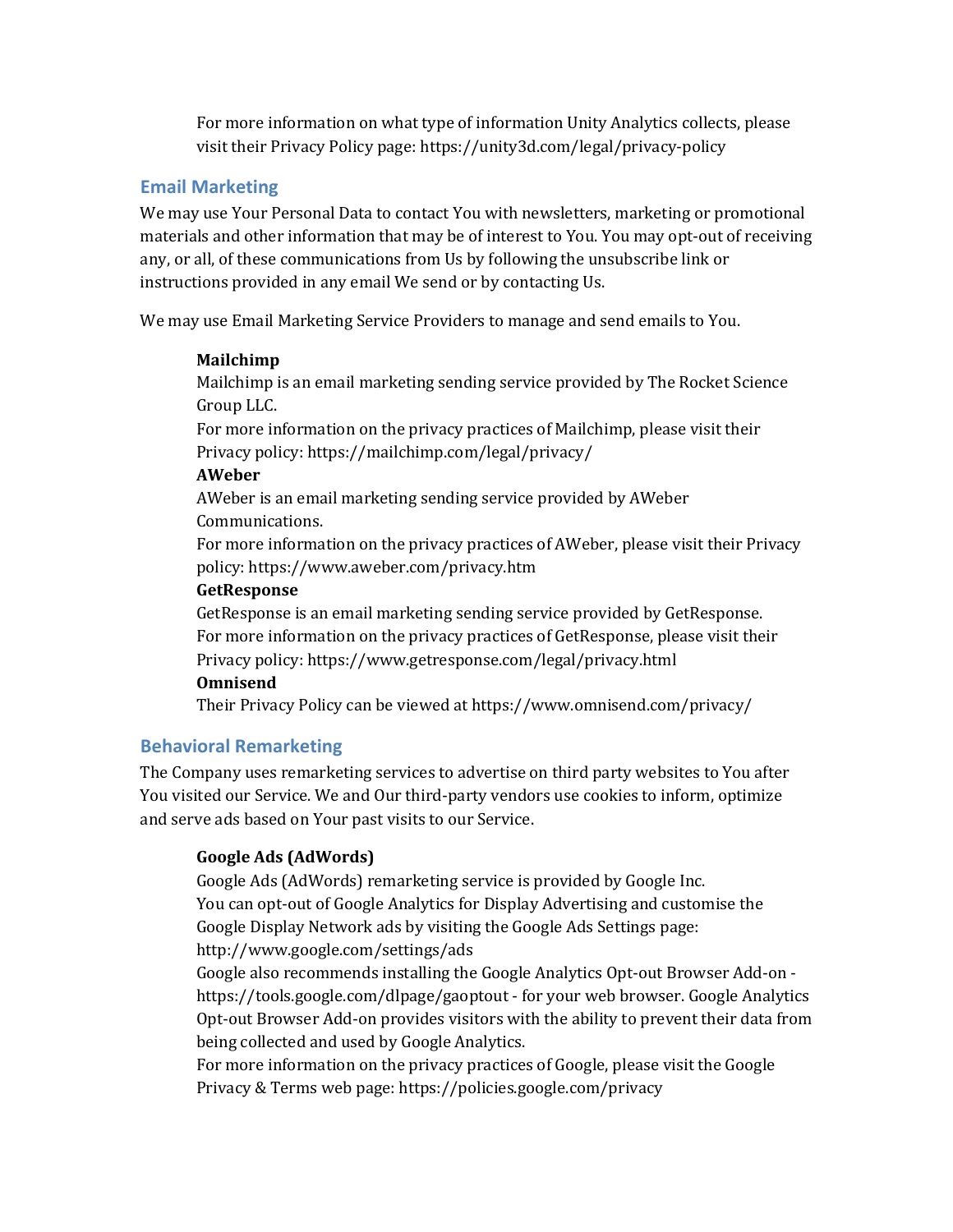#### **Bing Ads Remarketing**

Bing Ads remarketing service is provided by Microsoft Inc.

You can opt-out of Bing Ads interest-based ads by following their instructions: https://advertise.bingads.microsoft.com/en-us/resources/policies/personalizedads

You can learn more about the privacy practices and policies of Microsoft by visiting their Privacy Policy page: https://privacy.microsoft.com/en-us/PrivacyStatement **Twitter**

Twitter remarketing service is provided by Twitter Inc.

You can opt-out from Twitter's interest-based ads by following their instructions: https://support.twitter.com/articles/20170405

You can learn more about the privacy practices and policies of Twitter by visiting their Privacy Policy page: https://twitter.com/privacy

#### **Facebook**

Facebook remarketing service is provided by Facebook Inc.

You can learn more about interest-based advertising from Facebook by visiting this page: https://www.facebook.com/help/164968693837950

To opt-out from Facebook's interest-based ads, follow these instructions from Facebook: https://www.facebook.com/help/568137493302217

Facebook adheres to the Self-Regulatory Principles for Online Behavioural Advertising established by the Digital Advertising Alliance. You can also opt-out from Facebook and other participating companies through the Digital Advertising Alliance in the USA http://www.aboutads.info/choices/, the Digital Advertising Alliance of Canada in Canada http://youradchoices.ca/ or the European Interactive Digital Advertising Alliance in Europe http://www.youronlinechoices.eu/, or optout using your mobile device settings.

For more information on the privacy practices of Facebook, please visit Facebook's Data Policy: https://www.facebook.com/privacy/explanation

#### **Pinterest**

Pinterest remarketing service is provided by Pinterest Inc. You can opt-out from Pinterest's interest-based ads by enabling the "Do Not Track" functionality of your web browser or by following Pinterest instructions: http://help.pinterest.com/en/articles/personalization-and-data You can learn more about the privacy practices and policies of Pinterest by visiting their Privacy Policy page: https://about.pinterest.com/en/privacy-policy **AdRoll**

AdRoll remarketing service is provided by Semantic Sugar, Inc. You can opt-out of AdRoll remarketing by visiting this AdRoll Advertising Preferences web page: http://info.evidon.com/pub\_info/573?v=1&nt=1&nw=false For more information on the privacy practices of AdRoll, please visit the AdRoll Privacy Policy web page: http://www.adroll.com/about/privacy

#### **Perfect Audience**

Perfect Audience remarketing service is provided by NowSpots Inc.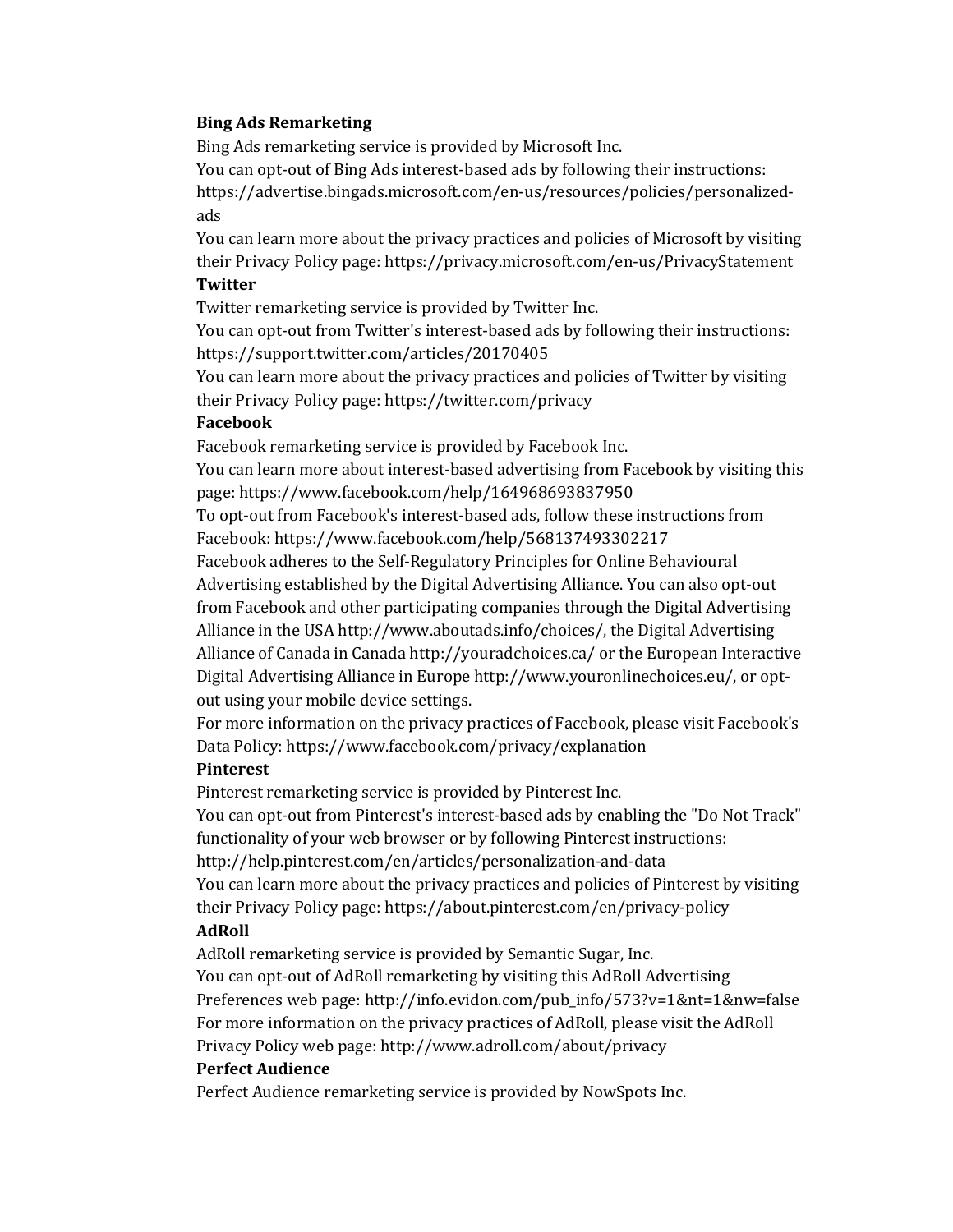You can opt-out of Perfect Audience remarketing by visiting these pages: Platform Opt-out (http://pixel.prfct.co/coo) and Partner Opt-out (http://ib.adnxs.com/optout).

For more information on the privacy practices of Perfect Audience, please visit the Perfect Audience Privacy Policy & Opt-out web page:

https://www.perfectaudience.com/privacy/

#### **AppNexus**

AppNexus remarketing service is provided by AppNexus Inc. You can opt-out of AppNexus remarketing by visiting the Privacy & the AppNexus Platform web page: https://www.appnexus.com/platform-privacy-policy For more information on the privacy practices of AppNexus, please visit the AppNexus Platform Privacy Policy web page: https://www.appnexus.com/platformprivacy-policy

## **Usage, Performance and Miscellaneous**

We may use third-party Service Providers to provide better improvement of our Service.

## **Invisible reCAPTCHA**

We use an invisible captcha service named reCAPTCHA. reCAPTCHA is operated by Google.

The reCAPTCHA service may collect information from You and from Your Device for security purposes.

The information gathered by reCAPTCHA is held in accordance with the Privacy Policy of Google: https://www.google.com/intl/en/policies/privacy/

## **Mouseflow**

Mouseflow is a session replay and heatmap tool that shows how visitors click, move, scroll, browse, and pay attention on websites. The service is operated by ApS. Mouseflow service may collect information from Your device.

The information gathered by Mouseflow is held in accordance with its Privacy Policy: https://mouseflow.com/privacy/

## **FreshDesk**

FreshDesk is a customer support software. The service is operated by Freshworks, Inc.

FreshDesk service may collect information from Your Device.

The information gathered by FreshDesk is held in accordance with its Privacy Policy: https://www.freshworks.com/privacy/

## **Google Places**

Google Places is a service that returns information about places using HTTP requests. It is operated by Google

Google Places service may collect information from You and from Your Device for security purposes.

The information gathered by Google Places is held in accordance with the Privacy Policy of Google: https://www.google.com/intl/en/policies/privacy/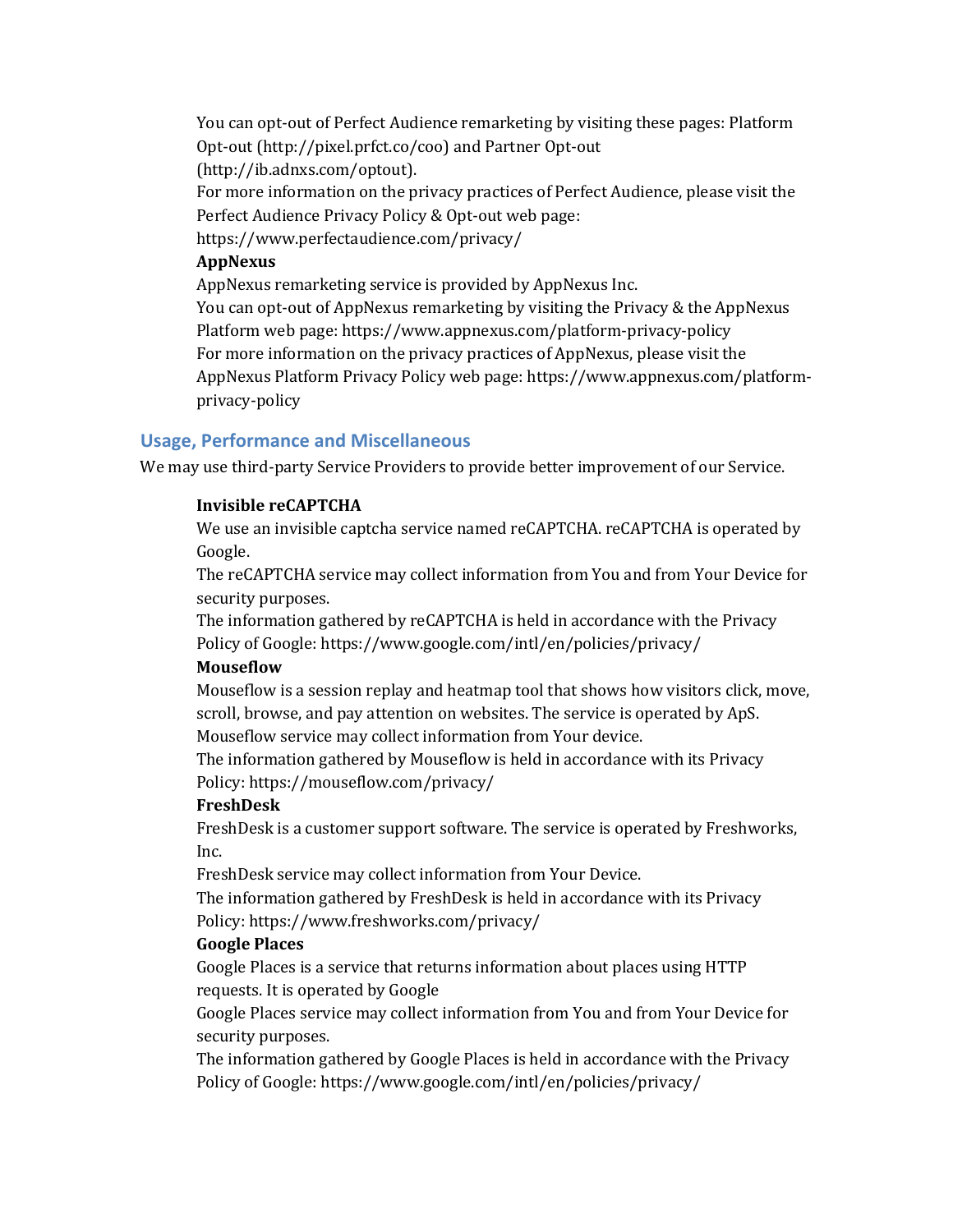## GDPR Privacy

## **Legal Basis for Processing Personal Data under GDPR**

We may process Personal Data under the following conditions:

- **Consent:** You have given Your consent for processing Personal Data for one or more specific purposes.
- Performance of a contract: Provision of Personal Data is necessary for the performance of an agreement with You and/or for any pre-contractual obligations thereof.
- Legal obligations: Processing Personal Data is necessary for compliance with a legal obligation to which the Company is subject.
- Vital interests: Processing Personal Data is necessary in order to protect Your vital interests or of another natural person.
- Public interests: Processing Personal Data is related to a task that is carried out in the public interest or in the exercise of official authority vested in the Company.
- Legitimate interests: Processing Personal Data is necessary for the purposes of the legitimate interests pursued by the Company.

In any case, the Company will gladly help to clarify the specific legal basis that applies to the processing, and in particular whether the provision of Personal Data is a statutory or contractual requirement, or a requirement necessary to enter into a contract.

## **Your Rights under the GDPR**

The Company undertakes to respect the confidentiality of Your Personal Data and to guarantee You can exercise Your rights.

You have the right under this Privacy Policy, and by law if You are within the EU, to:

- **Request access to Your Personal Data.** The right to access, update or delete the information We have on You. Whenever made possible, you can access, update or request deletion of Your Personal Data directly within Your account settings section. If you are unable to perform these actions yourself, please contact Us to assist You. This also enables You to receive a copy of the Personal Data We hold about You.
- **Request correction of the Personal Data that We hold about You.** You have the right to to have any incomplete or inaccurate information We hold about You corrected.
- Object to processing of Your Personal Data. This right exists where We are relying on a legitimate interest as the legal basis for Our processing and there is something about Your particular situation, which makes You want to object to our processing of Your Personal Data on this ground. You also have the right to object where We are processing Your Personal Data for direct marketing purposes.
- Request erasure of Your Personal Data. You have the right to ask Us to delete or remove Personal Data when there is no good reason for Us to continue processing it.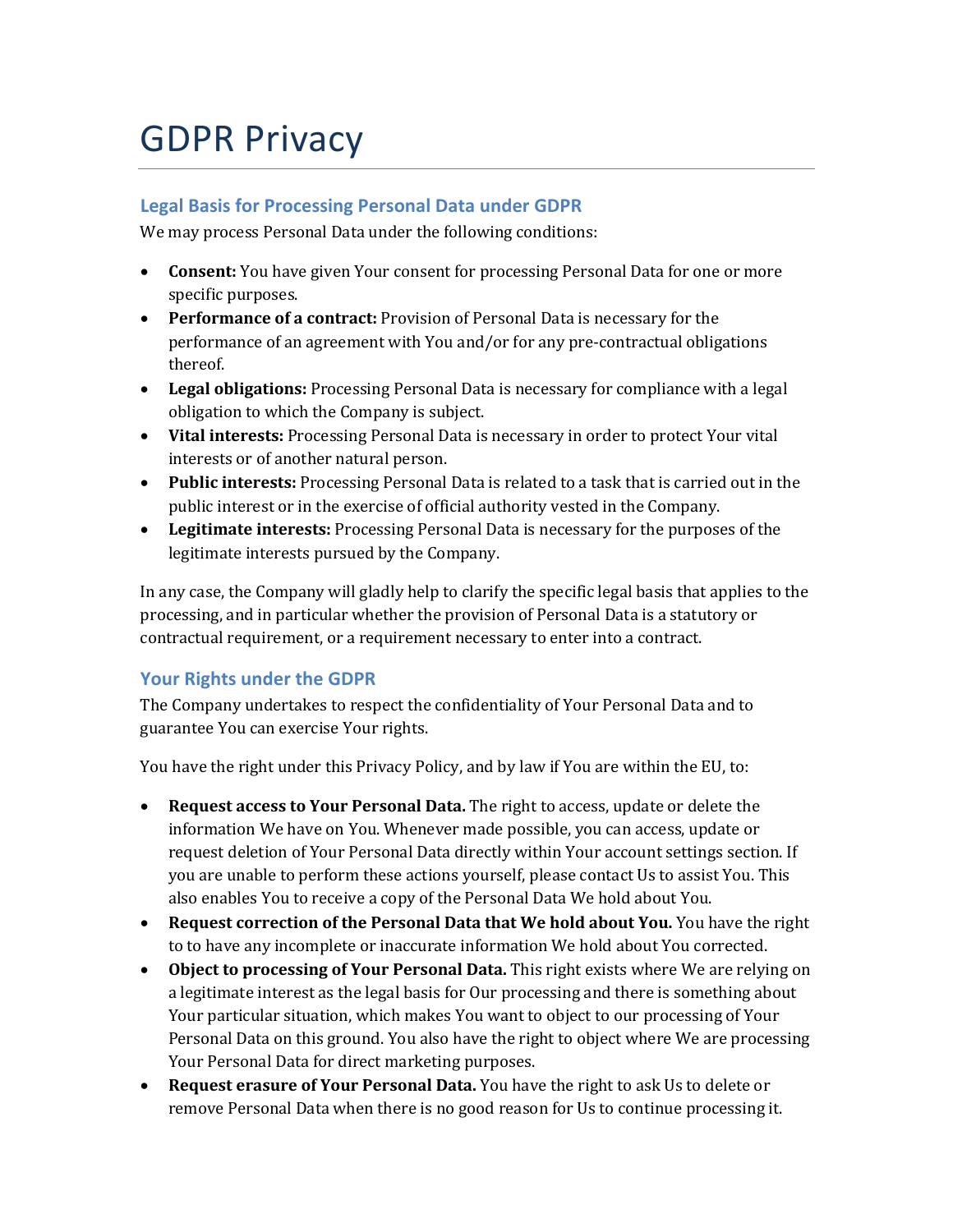- **Request the transfer of Your Personal Data.** We will provide to You, or to a thirdparty You have chosen, Your Personal Data in a structured, commonly used, machinereadable format. Please note that this right only applies to automated information which You initially provided consent for Us to use or where We used the information to perform a contract with You.
- **Withdraw Your consent.** You have the right to withdraw Your consent on using your Personal Data. If You withdraw Your consent, We may not be able to provide You with access to certain specific functionalities of the Service.

## **Exercising of Your GDPR Data Protection Rights**

You may exercise Your rights of access, rectification, cancellation and opposition by contacting Us. Please note that we may ask You to verify Your identity before responding to such requests. If You make a request, We will try our best to respond to You as soon as possible.

You have the right to complain to a Data Protection Authority about Our collection and use of Your Personal Data. For more information, if You are in the European Economic Area (EEA), please contact Your local data protection authority in the EEA.

## Facebook Fan Page

## **Data Controller for the Facebook Fan Page**

The Company is the Data Controller of Your Personal Data collected while using the Service. As operator of the Facebook Fan Page https://www.facebook.com/traincentric/, the Company and the operator of the social network Facebook are Joint Controllers.

The Company has entered into agreements with Facebook that define the terms for use of the Facebook Fan Page, among other things. These terms are mostly based on the Facebook Terms of Service: https://www.facebook.com/terms.php

Visit the Facebook Privacy Policy https://www.facebook.com/policy.php for more information about how Facebook manages Personal data or contact Facebook online, or by mail: Facebook, Inc. ATTN, Privacy Operations, 1601 Willow Road, Menlo Park, CA 94025, United States.

## **Facebook Insights**

We use the Facebook Insights function in connection with the operation of the Facebook Fan Page and on the basis of the GDPR, in order to obtain anonymized statistical data about Our users.

For this purpose, Facebook places a Cookie on the device of the user visiting Our Facebook Fan Page. Each Cookie contains a unique identifier code and remains active for a period of two years, except when it is deleted before the end of this period.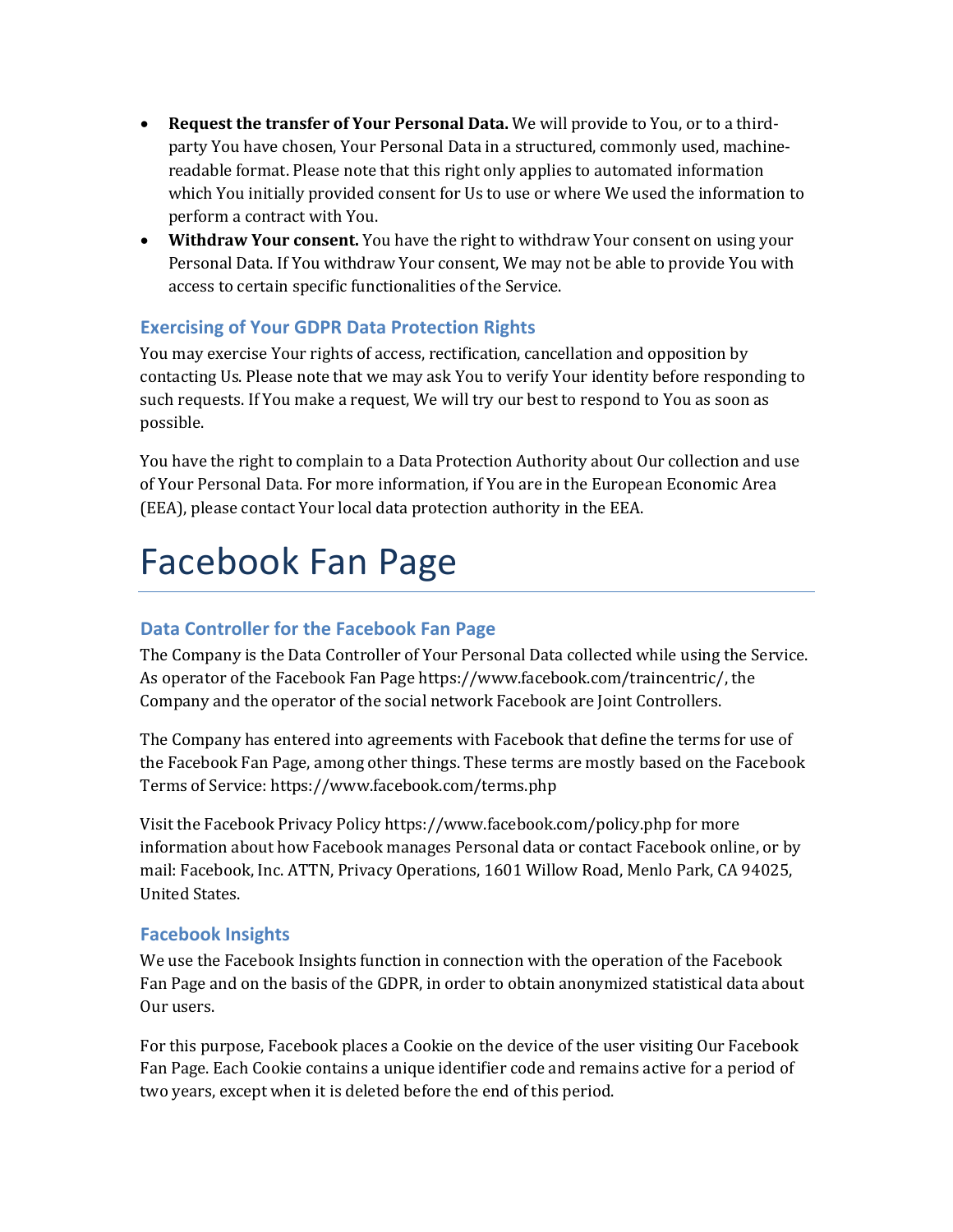Facebook receives, records and processes the information stored in the Cookie, especially when the user visits the Facebook services, services that are provided by other members of the Facebook Fan Page and services by other companies that use Facebook services.

For more information on the privacy practices of Facebook, please visit Facebook Privacy Policy here: https://www.facebook.com/full\_data\_use\_policy

# CCPA Privacy

## **Your Rights under the CCPA**

Under this Privacy Policy, and by law if You are a resident of California, You have the following rights:

- The right to notice. You must be properly notified which categories of Personal Data are being collected and the purposes for which the Personal Data is being used.
- The right to access / the right to request. The CCPA permits You to request and obtain from the Company information regarding the disclosure of Your Personal Data that has been collected in the past 12 months by the Company or its subsidiaries to a third-party for the third party's direct marketing purposes.
- The right to say no to the sale of Personal Data. You also have the right to ask the Company not to sell Your Personal Data to third parties. You can submit such a request by visiting our "Do Not Sell My Personal Information" section or web page.
- The right to know about Your Personal Data. You have the right to request and obtain from the Company information regarding the disclosure of the following:
	- The categories of Personal Data collected
	- The sources from which the Personal Data was collected
	- The business or commercial purpose for collecting or selling the Personal Data
	- Categories of third parties with whom We share Personal Data
	- The specific pieces of Personal Data we collected about You
- The right to delete Personal Data. You also have the right to request the deletion of Your Personal Data that have been collected in the past 12 months.
- The right not to be discriminated against. You have the right not to be discriminated against for exercising any of Your Consumer's rights, including by:
	- Denying goods or services to You
	- Charging different prices or rates for goods or services, including the use of discounts or other benefits or imposing penalties
	- Providing a different level or quality of goods or services to You
	- Suggesting that You will receive a different price or rate for goods or services or a different level or quality of goods or services.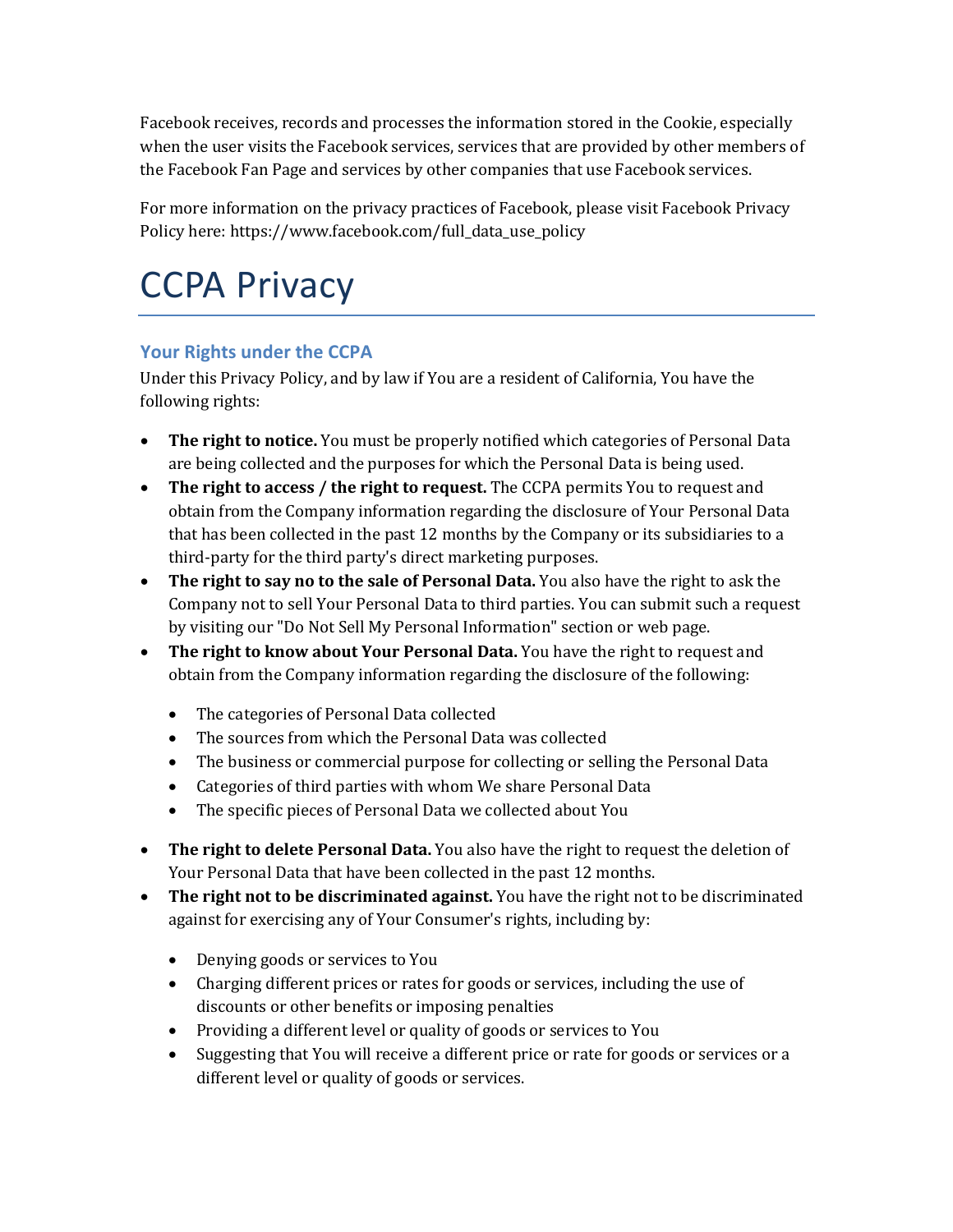## **Exercising Your CCPA Data Protection Rights**

In order to exercise any of Your rights under the CCPA, and if you are a California resident, You can email or call us or visit our "Do Not Sell My Personal Information" section or web page.

The Company will disclose and deliver the required information free of charge within 45 days of receiving Your verifiable request. The time period to provide the required information may be extended once by an additional 45 days when reasonable necessary and with prior notice.

## **Do Not Sell My Personal Information**

We do not sell personal information. However, the Service Providers we partner with (for example, our advertising partners) may use technology on the Service that "sells" personal information as defined by the CCPA law.

If you wish to opt out of the use of your personal information for interest-based advertising purposes and these potential sales as defined under CCPA law, you may do so by following the instructions below.

Please note that any opt out is specific to the browser You use. You may need to opt out on every browser that you use.

## **Website**

You can opt out of receiving ads that are personalized as served by our Service Providers by following our instructions presented on the Service:

- From Our "Cookie Consent" notice banner
- Or from Our "CCPA Opt-out" notice banner
- Or from Our "Do Not Sell My Personal Information" notice banner
- Or from Our "Do Not Sell My Personal Information" link

The opt out will place a cookie on Your computer that is unique to the browser You use to opt out. If you change browsers or delete the cookies saved by your browser, you will need to opt out again.

## **Mobile Devices**

Your mobile device may give you the ability to opt out of the use of information about the apps you use in order to serve you ads that are targeted to your interests:

- "Opt out of Interest-Based Ads" or "Opt out of Ads Personalization" on Android devices
- "Limit Ad Tracking" on iOS devices

You can also stop the collection of location information from Your mobile device by changing the preferences on your mobile device.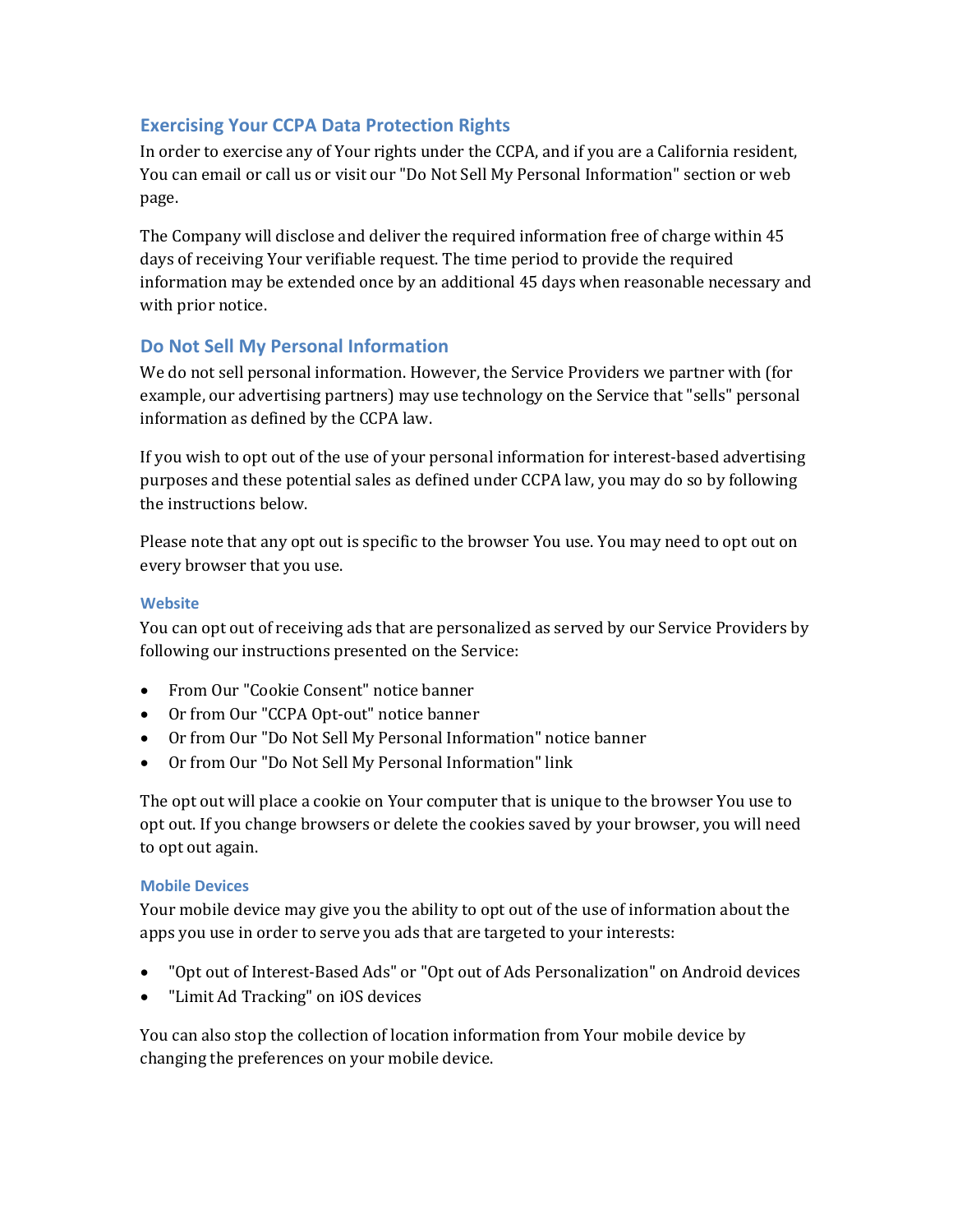# "Do Not Track" Policy as Required by California Online Privacy Protection Act (CalOPPA)

Our Service does not respond to Do Not Track signals.

However, some third party websites do keep track of Your browsing activities. If You are visiting such websites, You can set Your preferences in Your web browser to inform websites that You do not want to be tracked. You can enable or disable DNT by visiting the preferences or settings page of Your web browser.

# Children's Privacy

The Service may contain content appropriate for children under the age of 13. As a parent, you should know that through the Service children under the age of 13 may participate in activities that involve the collection or use of personal information. We use reasonable efforts to ensure that before we collect any personal information from a child, the child's parent receives notice of and consents to our personal information practices.

We also may limit how We collect, use, and store some of the information of Users between 13 and 18 years old. In some cases, this means We will be unable to provide certain functionality of the Service to these Users. If We need to rely on consent as a legal basis for processing Your information and Your country requires consent from a parent, We may require Your parent's consent before We collect and use that information.

We may ask a User to verify its date of birth before collecting any personal information from them. If the User is under the age of 13, the Service will be either blocked or redirected to a parental consent process.

## **Information Collected from Children Under the Age of 13**

The Company may collect and store persistent identifiers such as cookies or IP addresses from Children without parental consent for the purpose of supporting the internal operation of the Service.

We may collect and store other personal information about children if this information is submitted by a child with prior parent consent or by the parent or guardian of the child.

The Company may collect and store the following types of personal information about a child when submitted by a child with prior parental consent or by the parent or guardian of the child: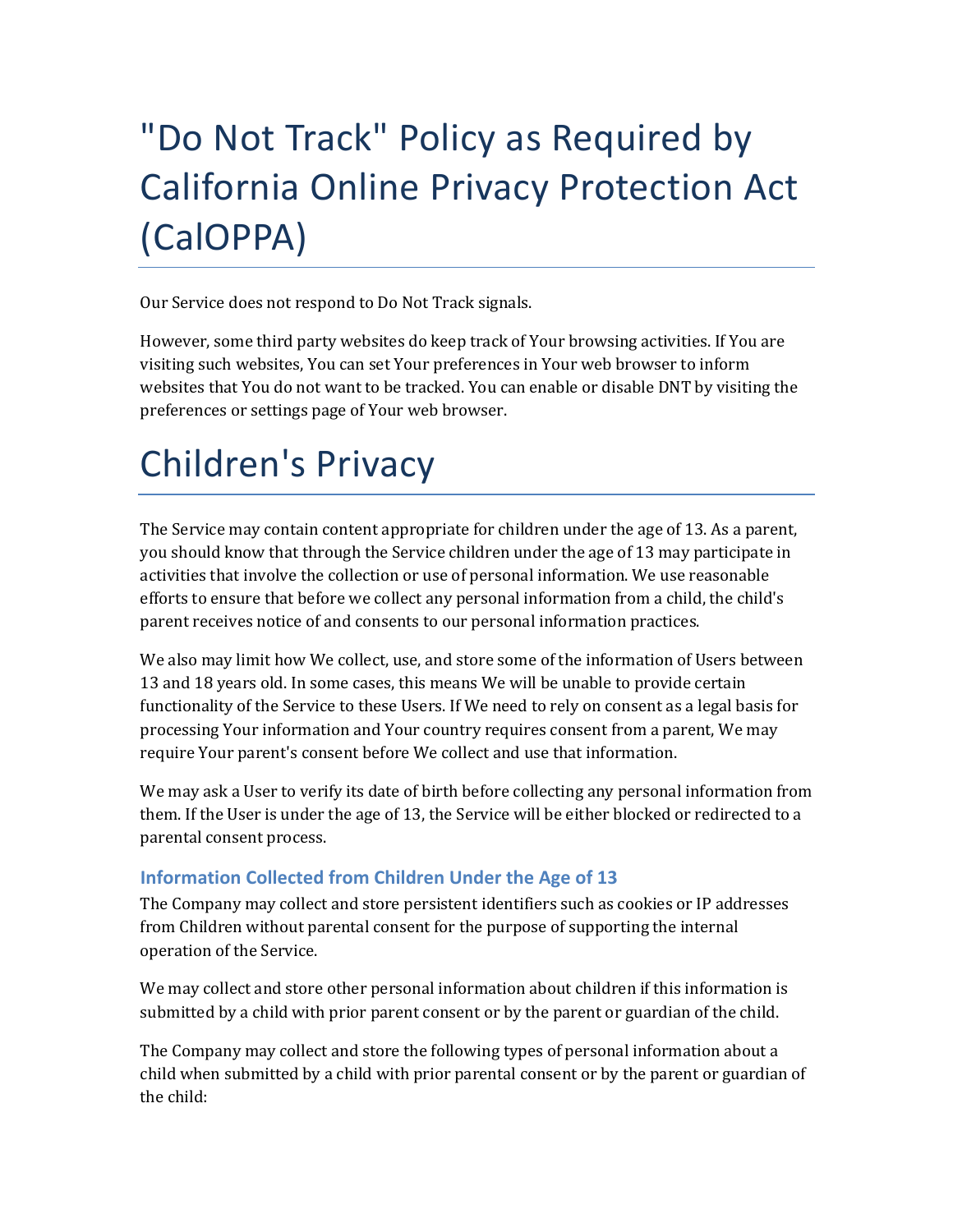- First and/or last name
- Date of birth
- Gender
- Grade level
- Email address
- Telephone number
- Parent's or guardian's name
- Parent's or guardian's email address

For further details on the information We might collect, You can refer to the "Types of Data Collected" section of this Privacy Policy. We follow our standard Privacy Policy for the disclosure of personal information collected from and about children.

## **Parental Access**

A parent who has already given the Company permission to collect and use his child personal information can, at any time:

- Review, correct or delete the child's personal information
- Discontinue further collection or use of the child's personal information

To make such a request, You can write to Us using the contact information provided in this Privacy Policy.

# Your California Privacy Rights (California's Shine the Light law)

Under California Civil Code Section 1798 (California's Shine the Light law), California residents with an established business relationship with us can request information once a year about sharing their Personal Data with third parties for the third parties' direct marketing purposes.

If you'd like to request more information under the California Shine the Light law, and if you are a California resident, You can contact Us using the contact information provided below.

California Privacy Rights for Minor Users (California Business and Professions Code Section 22581)